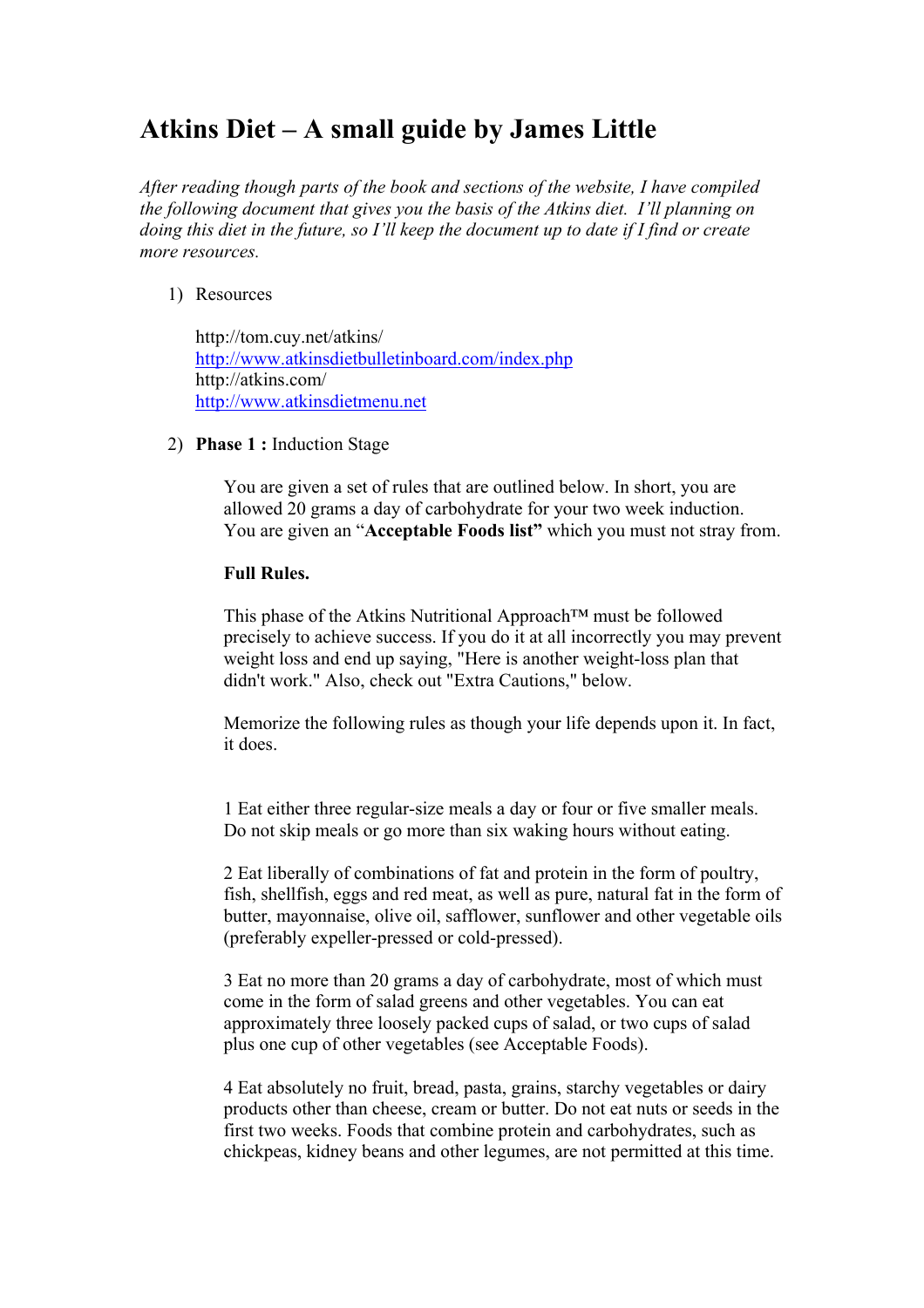5 Eat nothing that isn't on the Acceptable Foods list. And that means absolutely nothing. Your "just this one taste won't hurt" rationalization is the kiss of failure during this phase of Atkins.

6 Adjust the quantity you eat to suit your appetite, especially as it decreases. When you're hungry, eat the amount that makes you feel satisfied, but not stuffed. When you're not hungry, eat a small controlled carbohydrate snack to accompany your nutritional supplements.

7 Don't assume any food is low in carbohydrate—instead, read labels. Check the carb count (it's on every package) or use a carbohydrate gram counter.

8 Eat out as often as you wish but be on guard for hidden carbs in gravies, sauces and dressings. Gravy is often made with flour or cornstarch, and sugar is sometimes an ingredient in salad dressing.

9.Avoid foods or drinks sweetened with aspartame. Instead, use sucralose or saccharin. Be sure to count each packet of any of these as 1 gram of carbs.

10 Avoid coffee, tea and soft drinks that contain caffeine. Excessive caffeine has been shown to cause low blood sugar, which can make you crave sugar.

11 Drink at least eight 8-ounce glasses of water each day to hydrate your body, avoid constipation and flush out the by-products of burning fat.

12If you are constipated, mix a tablespoon or more of psyllium husks in a cup or more of water and drink daily. Or mix ground flaxseed into a shake or sprinkle wheat bran on a salad or vegetables.

13At a minimum, take a good daily multivitamin with minerals, including potassium, magnesium and calcium, but without iron.

#### **Acceptable Foods within Induction Stage**

These are the foods you may eat liberally during Induction: all fish all fowl all shellfish all meat all eggs

\*Oysters and mussels are higher in carbs than other shellfish, so limit them to four ounces per day.

\*\*Processed meats, such as ham, bacon, pepperoni, salami, hot dogs and other luncheon meats—and some fish—may be cured with added sugar and will contribute carbs. Try to avoid meat and fish products cured with nitrates, which are known carcinogens. Also beware of products that are not exclusively meat, fish or fowl, such as imitation fish, meatloaf and breaded foods. Finally, do not consume more than four ounces of organ meats a day.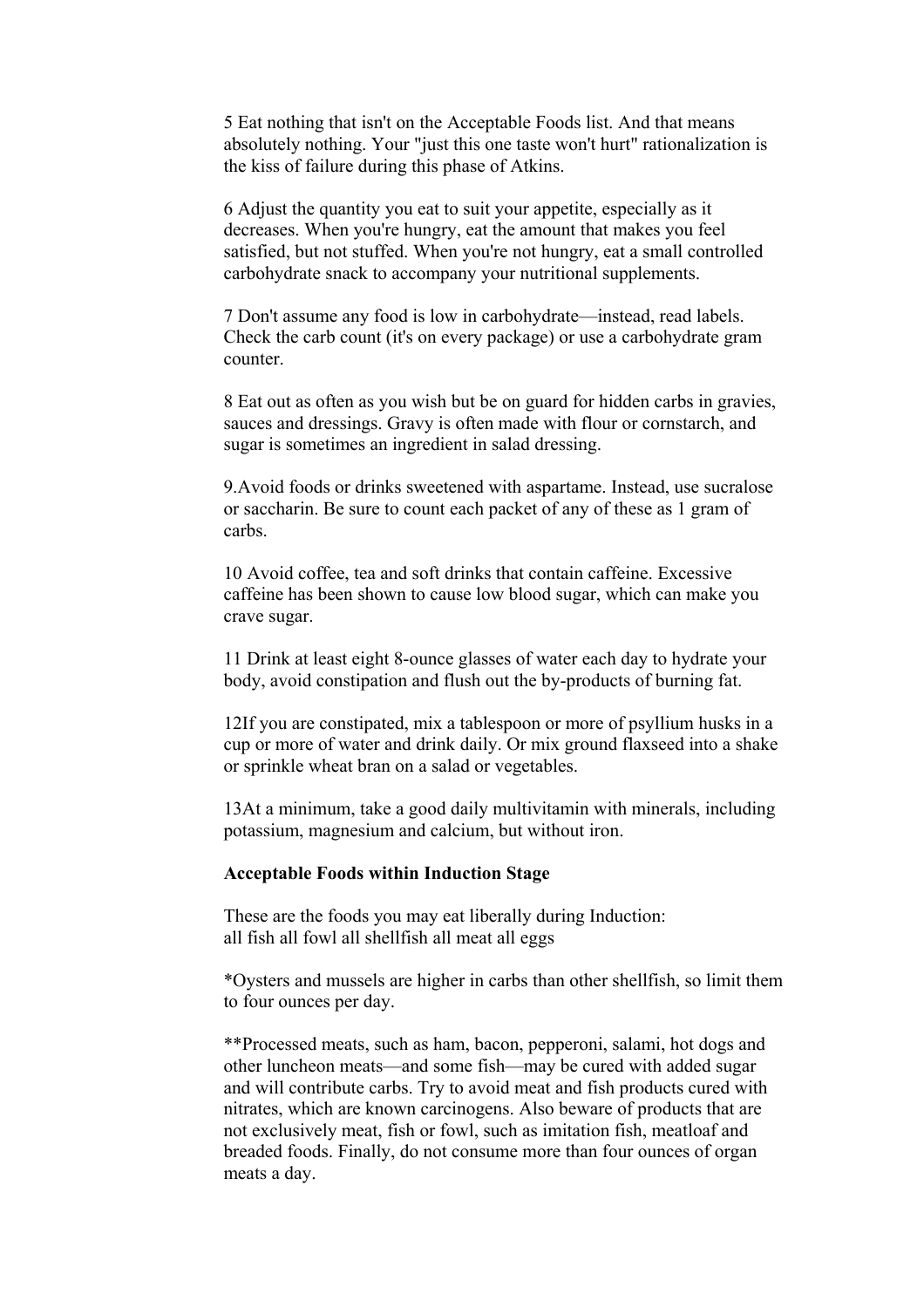## **OTHER FOODS THAT ARE ACCEPTABLE DURING INDUCTION**

#### **Cheese**

*You can consume three to four ounces daily of the following full-fat, firm, soft and semisoft aged cheeses\*, including:*

cheddar cow, sheep and goat cheese cream cheese Gouda mozzarella Roquefort and other blue cheeses Swiss \*All cheeses have some carbohydrate content. The quantity you eat should be governed by that knowledge.

#### **Vegetables**

*You can have two to three cups per day of:*

alfalfa sprouts daikon mushrooms arugula endive parsley bok choy escarole peppers celery fennel radicchio chicory jicama radishes chives lettuce romaine lettuce cucumber mâche sorrel These salad vegetables are high in phytonutrients and provide a good source of fiber.

#### **Other Vegetables**

*You can have one cup per day of these veggies if salad does not exceed two cups. The following vegetables are slightly higher in carbohydrate content than the salad vegetables:*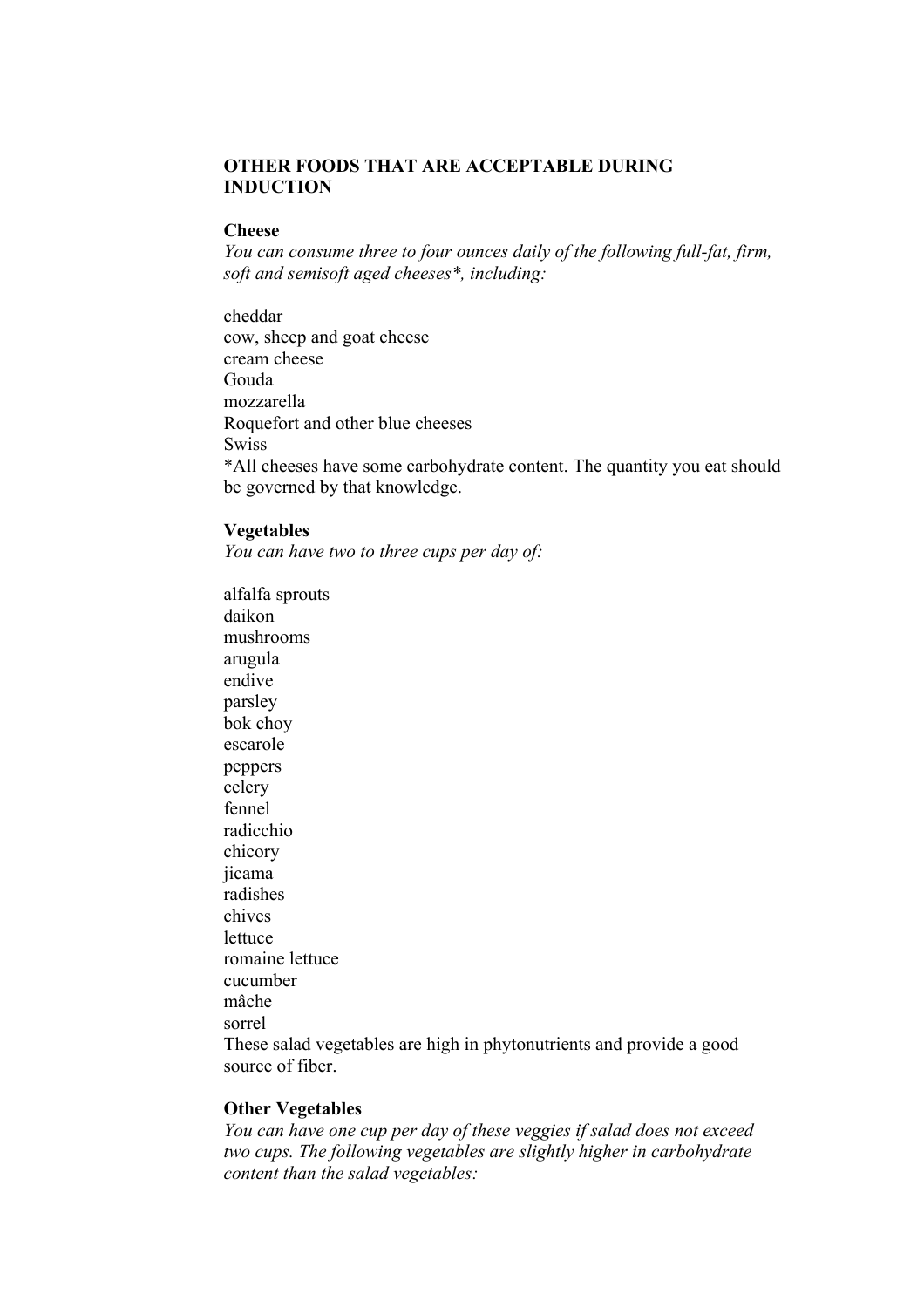artichoke celery root pumpkin artichoke hearts rhubarb asparagus chard sauerkraut bamboo shoots collard greens scallions dandelion snow peas bean sprouts dandelion greens spaghetti squash beet greens eggplant spinach broccoli hearts of palm string or wax beans broccoli rabe kale summer squash brussels kohlrabi tomato bean sprouts leeks turnips cabbage okra water chestnuts cauliflower onion zucchini If a vegetable, such as spinach or tomato, cooks down significantly, it must be measured raw so as not to underestimate its carb count.

## **Salad Garnishes**

crumbled crisp bacon grated cheese minced hard-boiled egg sautéed mushrooms sour cream

**Spices**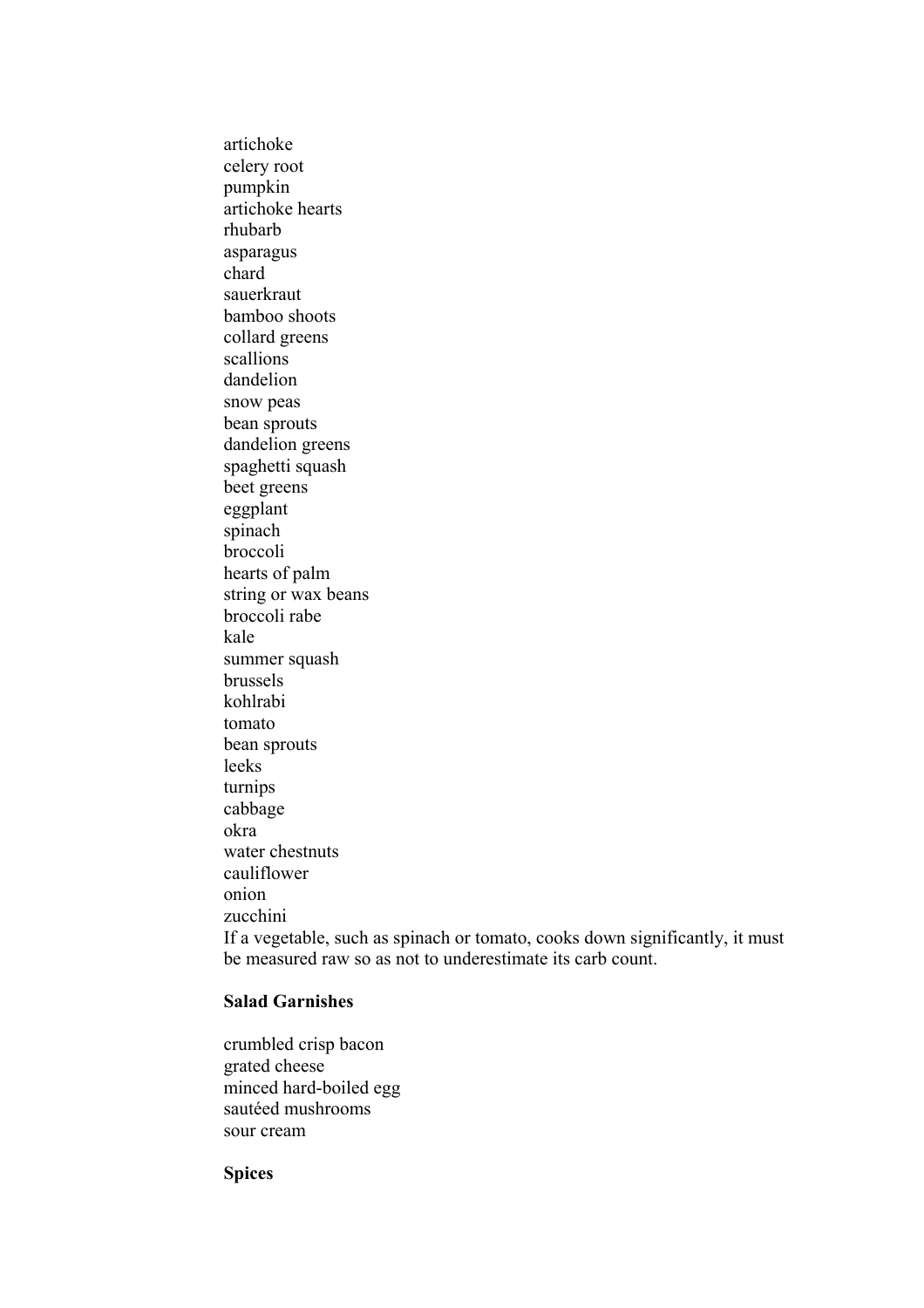*All spices to taste, but make sure none contain added sugar.*

**Herbs** basil garlic rosemary cayenne pepper ginger sage cilantro oregano tarragon dill pepper thyme *For salad dressing, use oil and vinegar (but not balsamic vinegar, which contains sugar) or lemon juice and herbs and spices. Prepared salad dressings without added sugar and no more than two carbs per tablespoon serving are also fine.*

#### **Acceptable Fats and Oils**

Many fats, especially certain oils, are essential to good nutrition. Olive oil is particularly valuable. All other vegetable oils are allowed, the best being canola, walnut, soybean, grapeseed, sesame, sunflower and safflower oils, especially if they are labeled "cold-pressed" or "expeller-pressed." Do not cook polyunsaturated oils, such as corn, soybean and sunflower oil, at high temperatures or allow to brown or smoke.

Butter is allowed. Margarine should be avoided, not because of its carbohydrate content, but because it is usually made of trans fats (hydrogenated oils), which are a serious health hazard. (Some nonhydrogenated margarines are available in health-food stores.)

You don't have to remove the skin and fat from meat or fowl. Salmon and other cold-water fish are an excellent source of omega-3 fatty acids.

#### **Acceptable Beverages**

*Be sure to drink a minimum of eight eight-ounce glasses of water each day, including:* 

Filtered water Mineral water Spring water Tap water

#### **Additionally, you can have the following:**

Cream, heavy or light (limit to two to three tablespoons a day; note carbohydrate content) Decaffeinated coffee or tea\* Diet soda made with sucralose (Splenda™); be sure to count the carbs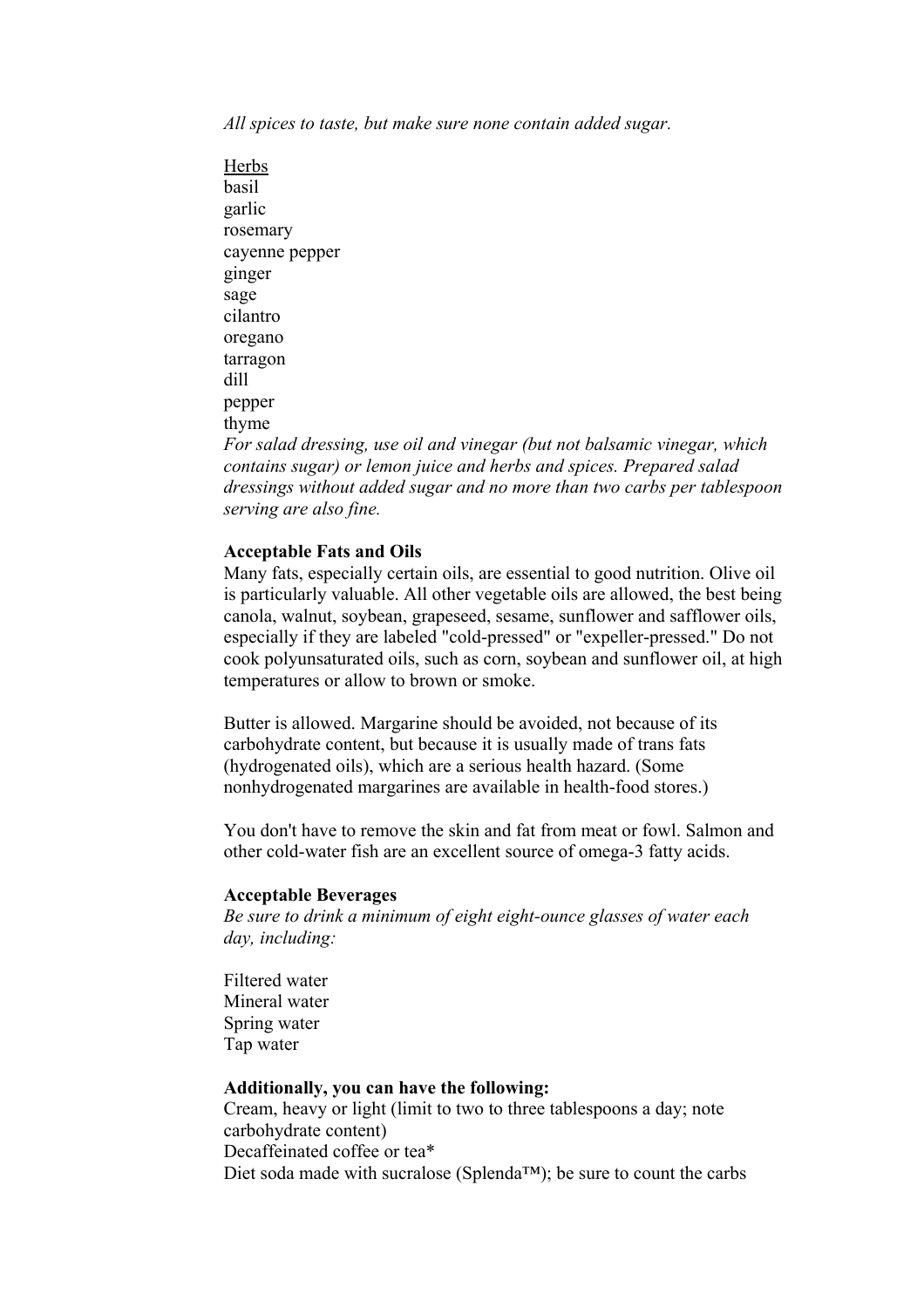Essence-flavored seltzer (must say "no calories" and should not contain aspartame)

Herb tea (without barley or any fruit sugar added) Lemon juice or lime juice (note that each contains 2.8 grams carbohydrate per ounce); limit to two to three tablespoons

#### **Special Category Foods**

To add variety, each day you can also eat 10 to 20 olives, half a small avocado, an ounce of sour cream or three ounces of unsweetened heavy cream, as well as two to three tablespoons of lemon juice or lime juice. But be aware that these foods occasionally slow down weight loss in some people, and may need to be avoided in the first two weeks. If you seem to be losing slowly, moderate your intake of these foods.

#### **Convenience Foods**

Although it is important that you eat primarily unprocessed foods, some controlled carb food products can come in handy when you are unable to find appropriate food, can't take time for a meal or need a quick snack. More and more companies are creating healthy food products that can be eaten during the Induction phase of Atkins. Just remember two things:

## **Not all convenience food products are the same, so check labels and carbohydrate content.**

#### **Snack Suggestions**

## *<http://www.atkinsdietbulletinboard.com/viewtopic.php?t=4432>*

## **pepperoini chips**

nuke pepperoni slices on paper towels, plate , or parchment paper until color change appears 1-2 minutes. Cool and they will be cripy like chips. carb count will depend on your brand of pepperoni

#### **cheese chips**

buy deli sliced cheese about as thick as the ones your mom used when you were a kid. Make sure it is cheese and not cheese food. Ask the counterperson to see the label and get your carb count. cut them in to 4 squares and nuke on parchment paper or a flat plate until bubbling all over. cool slightly and scrape off plate. When cooled completely you will have crisp chips like cheezeits if you use cheddar. You can use any chees you want but it won't work with the soft cheeses like mozzarella. Carb count will vary by cheese type.

## 3) **Phase Two : Ongoing Weight Loss**

On the Atkins diet website is says you need "Your Own Private, Personal Number " - Basically what this means is that by the third week you can eat more carbohydrates, but the only person that can tell you how much you intake of these is yourself. On the  $3<sup>rd</sup>$  week of the diet it is suggested that you